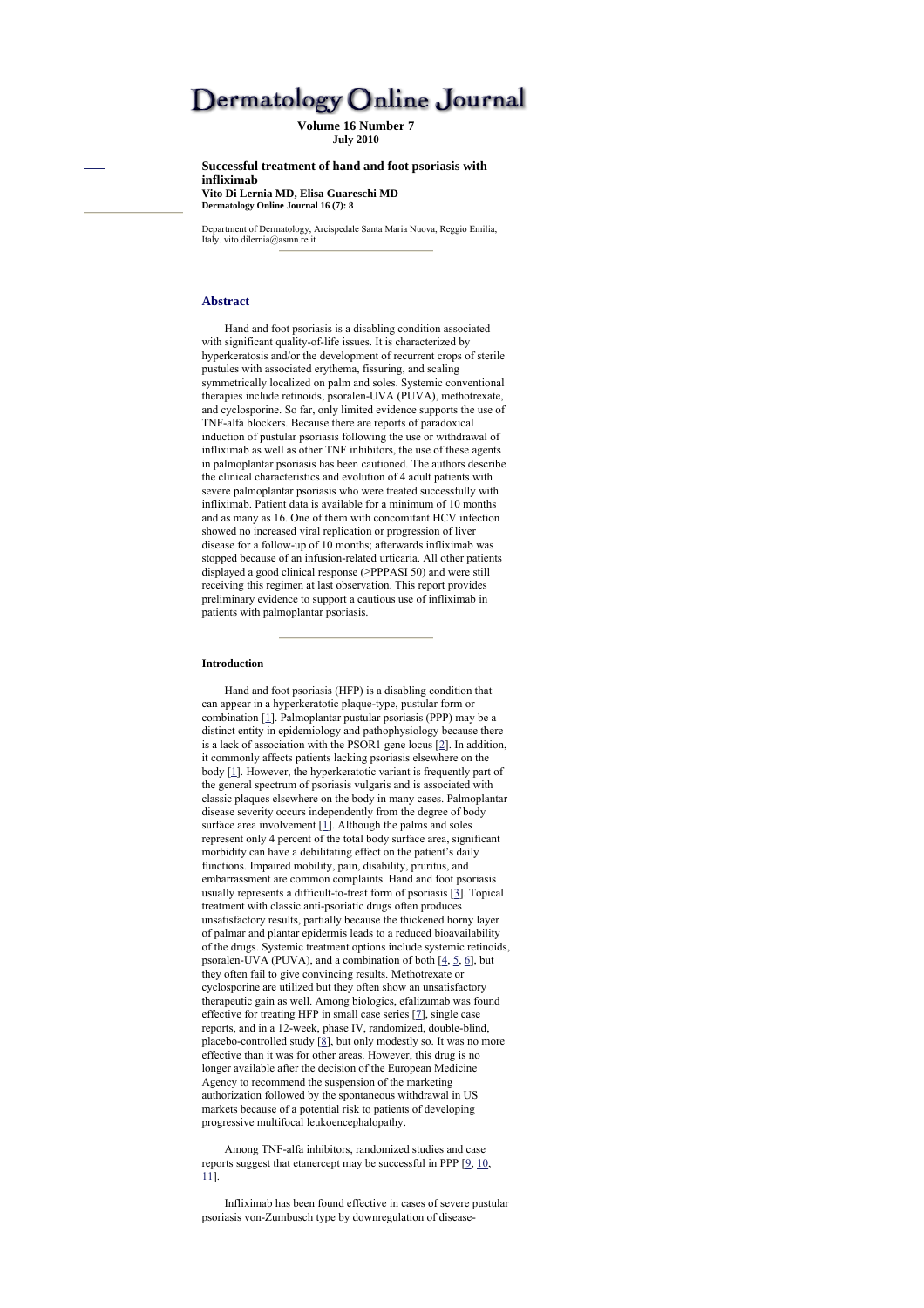promoting chemokines such as IL-8, Gro-alpha, MCP-1 [11, 12, 13]. Similar positive findings were reported in localized recalcitrant PPP [14].

Here we present four case studies in which patients with recalcitrant HFP showed encouraging results with infliximab.

## **Case reports**

The four patients included in this small case series were all patients with HFP treated with infliximab. The main characteristics of our four patients with HFP are summarized in Table 1. In all cases the physical examination showed hyperkeratosis with fissures over at least 50 percent of a single palmar or plantar surface involved, significantly limiting their daily activities. In one case there were additional recurrent pustules. Additional body involvement was present in all cases. No patient suffered from psoriatic arthritis. Bacteriological and mycological tests of the skin lesions were negative in all cases. All patients failed to respond to different topical preparations, ultraviolet-B, and PUVA phototherapy. Acitretin gave a moderate and transient improvement only in patient 3, followed by relapse. Acitretin had never been considered for patient 1 because she was a female of childbearing potential. After therapy with methotrexate 15 mg/weekly, patients 3 and 4 experienced only partial control of their disease. Methotrexate had never been considered because of a moderate alcoholic hepatopathy in patient 1 and a concurrent chronic HCV infection in patient 2. In all cases cyclosporine gave a significant improvement, but skin lesions deteriorated during the following months of treatment. For the evident therapeutic difficulties (lack of efficacy, intolerance or contraindication with systemic conventional therapies) the patients were considered as "High Need" for biological therapy with TNF-alfa antagonists.



**Figure 1 Figure 2 Figure 1. Patient 1, clinical appearance of the hands before initiation of treatment** 

**Figure 2. Patient 1, hands after 12 months of treatment with infliximab monotherapy**



**Figure 3 Figure 4 Figure 3. Patient 1, severe erythema and scaling of feet before treatment** 

**Figure 4. Patient 1, clearing of foot psoriasis after treatment with infliximab**

Before starting treatment, complete laboratory and additional testx were performed, including chest x-rays, complete blood count, creatinine, transaminases, cholesterol, triglycerides, antinuclear antibodies, and urinanalyses. No significant alterations were found. The severity of psoriasis was assessed by the Palmoplantar Pustular Psoriasis Area and Severity Index (PPPASI). Therapeutic response was assessed by 75 percent improvement on PPPPASI (PPPASI 75). Initiation of treatment (at weeks 0, 2, and 6) with infliximab at a dose of 5 mg/kg was started and then maintained every 8 weeks. The clinical appearance of the hands and feet of patient 1 before initiation of monotherapy with infliximab and after 12 months of treatment is shown in Figures 1 through 4. Blood tests were repeated after the first 4 weeks and every 8 weeks thereafter. A considerable improvement of their skin lesions was already obtained within 8 weeks after the first infusion of infliximab in all cases. At week 16, 1 out of 4 patients had achieved 100 percent reduction in her PPPASI score, 2 patients had reached PPASI 75, and 1 patient PPPASI 50. In case 2 the treatment of infliximab was discontinued due to an infusion-related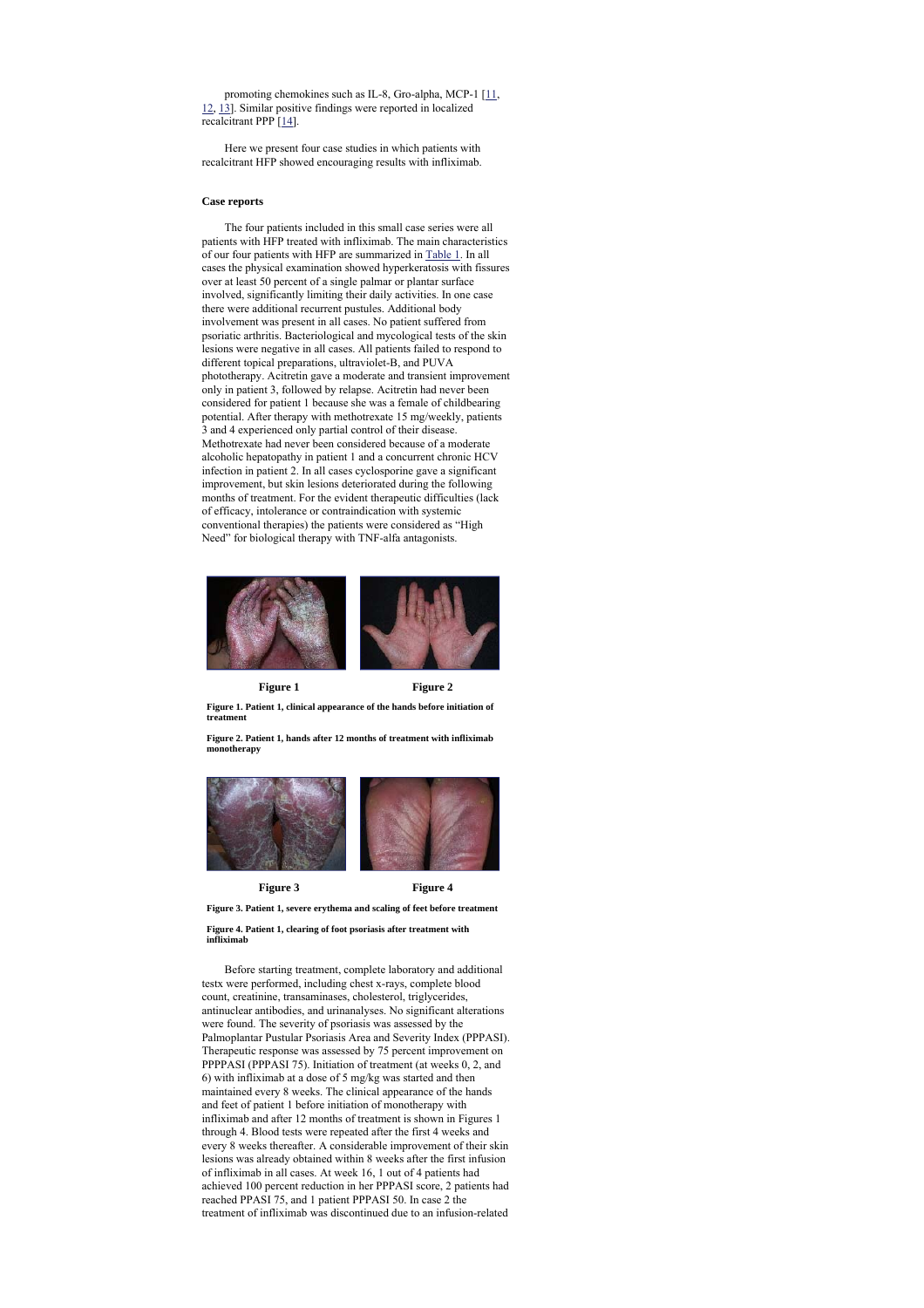reaction characterized by urticaria after 46 weeks of treatment; at this point, an increase of PPPASI score and a relapse of HFP was also documented in this patient.

### **Discussion**

Despite the full range of therapeutic approaches, treatment of a patient with HFP can be challenging. Systemic therapies sometimes show initial efficacy in only a certain proportion of patients, whereas other patients are resistant to any kind of therapy.

TNF-alfa is a cytokine involved in the regulation of leukocyte recruitment to sites of evolving or ongoing inflammation. It induces expression and secretion of multiple chemokines that guide leukocytes to sites of evolving inflammation. A key role of TNFalfa in the pathogenesis of pustular psoriasis has been hypothesized [11]. Skin biopsies obtained from pustular psoriatic lesions (von Zumbusch type) following administration of infliximab showed an immediate and effective downregulation of the neutrophilattractant chemokine interleukin (IL)-8 and growth-related oncogene (Gro)-alfa as well as monocyte chemoattractant protein (MCP)-1. At the histologic level, no further formation of micropustules and a strongly reduced inflammatory infiltrate were observed 5 days after the first infusion of infliximab [11]. However, infliximab caused only transient improvement when applied as monotherapy or in combination with methotrexate in some patients affected by PPP reported in the literature who responded later to efalizumab [14]. In addition, the development of paradoxical induction of pustular psoriasis following the use or withdrawal of infliximab or other TNF-alfa inhibitors has been described [15]. Thus, the use of these agents in PPP has been cautioned.

This retrospective study shows preliminary evidence to support a cautious use of infliximab in patients with refractory HFP psoriasis. Because 3 out of our 4 patients showed a hyperkeratotic subtype of HFP and only 1 patient showed a combined hyperkeratotic/pustular form, we cannot exclude that the hyperkeratotic form can be more responsive to infliximab than the pustular type. Indeed, the latter type, as a distinct genetic entity, could show a different response to the therapy. Therefore, the assessment of psoriatic lesion morphology on the hands and feet could be important, as suggested by Farley et al.  $[1]$ , because different subtypes of psoriasis could influence responses to different treatment modalities. Because the duration of the treatment in our small case series lasted from 10 to 16 months, we cannot exclude the possibility of loss of response over time. Further clinical experience will help to elucidate the helpfulness of infliximab in HFP and the different responses relatively to the phenotypical subtypes.

#### **References**

1. Farley E, Masrour S, McKey J, Menter A. Palmoplantar psoriasis: a phenotypical and clinical review with introduction of a new quality-of-life assessment tool. J Am Acad Dermatol 2009 Jun;60(6):1024-31. [PubMed]

2. Asumalahti K, Ameen M, Suomela S et al. Genetic analysis of PSOR1 distinguishes guttate psoriasis and palmoplantar pustulosis. J Invest Dermatol 2003 Apr;120(4):627-32. [PubMed]

3. Marsland AM, Chalmers RJ, Hollis S et al. Interventions for chronic palmoplantar pustulosis. Cochrane Database Syst Rev 2006 Jan 25;(1):CD001433. [PubMed]

4. Lassus A, Geiger JM. Acitetin and etretinate in the treatment of palmoplantar pustulosis: a double-blind comparative trial. Br J Dermatol 1988 Dec; 119 (6) :755-9. [PubMed]

5. Layton AM, Sheehan-Dare R, Cunliffe WJ. A double-blind, placebo-controlled trial of topical PUVA in persistent palmoplantar pustulosis. Br J Dermatol 1991 Jun;124(6):581-4. [PubMed]

6. Matsunami E, Takashima A, Mizuno N et al. Topical PUVA, etretinate, and combined PUVA and etretinate for palmoplantar pustulosis: comparison of therapeutic efficacy and the influences of tonsillar and dental focal infections. J Dermatol 1990; Feb;17 (2):92-6. [PubMed]

7. Fretzin S, Crowley J, Jones L et al. Successful treatment of hand and foot psoriasis with efalizumab therapy. J Drugs Dermatol 2006 Oct; 5(9): 838-46. [PubMed]

8. Leonardi C, Sobell J, Sofen H et al. Phase IV study to evaluate